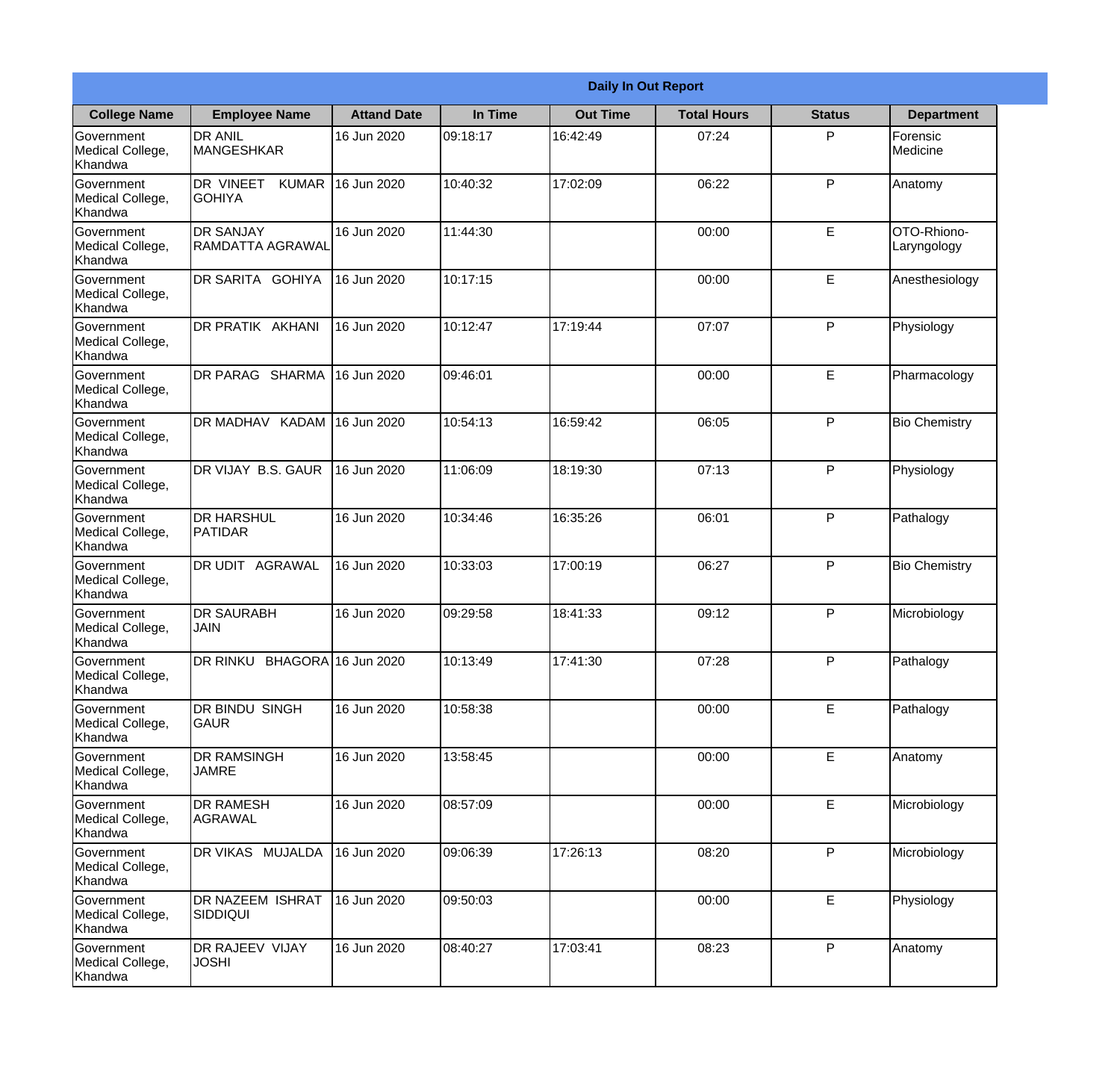| <b>Designation</b>                  | <b>Category</b>     |
|-------------------------------------|---------------------|
| Assistant Professor   Para Clinical |                     |
| Professor                           | <b>Non Clinical</b> |
| Professor                           | Clinical            |
| Professor                           | Clinical            |
| <b>Assistant Professor</b>          | Non Clinical        |
| Professor                           | Para Clinical       |
| Assistant Professor   Non Clinical  |                     |
| Associate Professor Non Clinical    |                     |
| Assistant Professor   Para Clinical |                     |
| Associate Professor Non Clinical    |                     |
| Associate Professor Para Clinical   |                     |
| Assistant Professor   Para Clinical |                     |
| Associate Professor Para Clinical   |                     |
| Demonstrator/Tutor   Non Clinical   |                     |
| Assistant Professor                 | Para Clinical       |
| Demonstrator/Tutor                  | Para Clinical       |
| Professor                           | Non Clinical        |
| <b>Assistant Professor</b>          | Non Clinical        |

## **Daily In Out Report**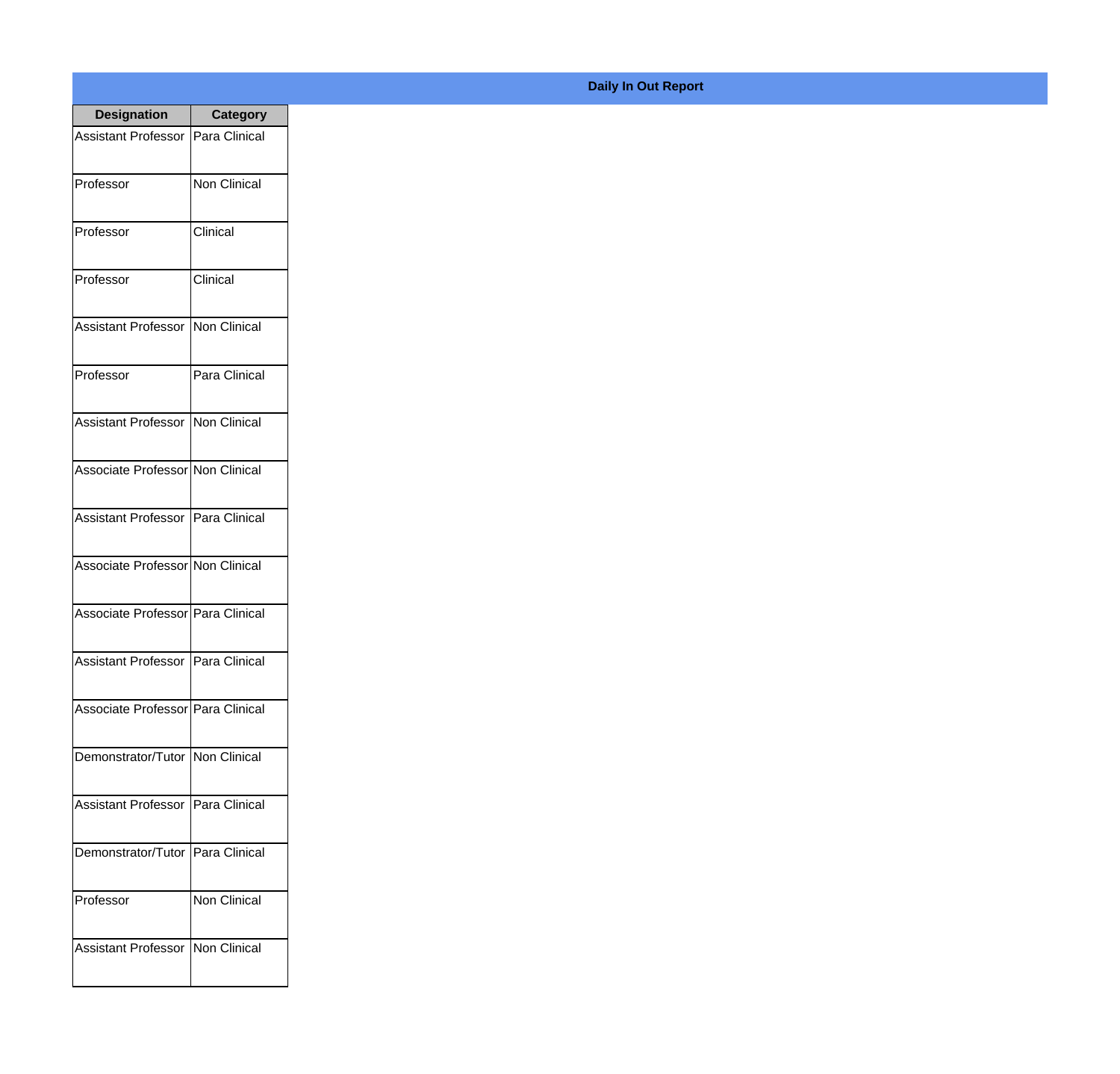|                                                  |                                                |             |          |          | <b>Daily In Out Report</b> |              |                                           |
|--------------------------------------------------|------------------------------------------------|-------------|----------|----------|----------------------------|--------------|-------------------------------------------|
| <b>Government</b><br>Medical College,<br>Khandwa | DR DWARKA PRASAD 16 Jun 2020<br>lgothre        |             | 09:15:57 |          | 00:00                      | E            | <b>Bio Chemistry</b>                      |
| <b>Government</b><br>Medical College,<br>Khandwa | DR SOUMITRA<br><b>SETHIA</b>                   | 16 Jun 2020 | 09:53:14 | 17:47:40 | 07:54                      | P            | Community<br>Medicine                     |
| <b>Government</b><br>Medical College,<br>Khandwa | DR RASHMI YADAV                                | 16 Jun 2020 | 10:36:18 | 16:58:25 | 06:22                      | P            | Community<br>Medicine                     |
| <b>Government</b><br>Medical College,<br>Khandwa | DR LEENA PARIHAR                               | 16 Jun 2020 | 11:25:14 |          | 00:00                      | E            | Community<br>Medicine                     |
| Government<br>Medical College,<br>Khandwa        | <b>MR PIYUSH KUMAR</b><br><b>MISHRA</b>        | 16 Jun 2020 | 18:33:29 |          | 00:00                      | E            | Community<br>Medicine                     |
| <b>Government</b><br>Medical College,<br>Khandwa | DR SACHIN PARMAR 16 Jun 2020                   |             | 09:55:53 |          | 00:00                      | E            | Community<br>Medicine                     |
| Government<br>Medical College,<br>Khandwa        | <b>DR SAGAR MEENA</b>                          | 16 Jun 2020 | 12:55:51 |          | 00:00                      | E            | Forensic<br><b>I</b> Medicine             |
| Government<br>Medical College,<br>Khandwa        | <b>DR DURGESH</b><br><b>SONARE</b>             | 16 Jun 2020 | 09:54:34 | 17:37:50 | 07:43                      | $\mathsf{P}$ | Dermatology, Ven<br>ereology &<br>Leprosy |
| <b>Government</b><br>Medical College,<br>Khandwa | DR MANOJ BALKE                                 | 16 Jun 2020 | 09:08:27 | 18:32:22 | 09:24                      | $\mathsf{P}$ | Ophthalmology                             |
| <b>Government</b><br>Medical College,<br>Khandwa | <b>DR RAKESH KUMAR</b><br><b>SHIVHARE</b>      | 16 Jun 2020 | 10:44:19 |          | 00:00                      | E            | Microbiology                              |
| Government<br>Medical College,<br>Khandwa        | <b>DR GARIMA</b><br>AGRAWAL VARSHNEY           | 16 Jun 2020 | 10:57:54 | 15:25:59 | 04:28                      | $\mathsf{P}$ | Paediatrics                               |
| Government<br>Medical College,<br>Khandwa        | DR SIDDHARTH<br><b>BANODE</b>                  | 16 Jun 2020 | 09:42:37 | 17:00:05 | 07:18                      | P            | Pharmacology                              |
| Government<br>Medical College,<br>Khandwa        | DR CHANDNI<br>KAROLE                           | 16 Jun 2020 | 10:34:15 | 18:29:58 | 07:55                      | P            | Ophthalmology                             |
| Government<br>Medical College,<br>Khandwa        | DR PRIYA KAPOOR<br><b>KAPOOR</b>               | 16 Jun 2020 | 10:28:48 | 17:56:12 | 07:28                      | P            | Pathalogy                                 |
| Government<br>Medical College,<br>Khandwa        | <b>DR SAPNA</b><br><b>MAHESHRAM</b>            | 16 Jun 2020 | 11:15:35 | 18:21:19 | 07:06                      | P            | Community<br>Medicine                     |
| Government<br>Medical College,<br>Khandwa        | <b>DR SEEMA</b><br>SUDHAKARRAO<br><b>SUTAY</b> | 16 Jun 2020 | 11:02:43 | 17:26:04 | 06:24                      | P            | Forensic<br>Medicine                      |
| Government<br>Medical College,<br>Khandwa        | DR RAKESH SINGH<br><b>HAZARI</b>               | 16 Jun 2020 | 11:49:27 |          | 00:00                      | E            | Pathalogy                                 |
| Government<br>Medical College,<br>Khandwa        | DR NISHA<br><b>KAITHWAS</b>                    | 16 Jun 2020 | 12:13:23 | 16:13:18 | 04:00                      | P            | Psychiatry                                |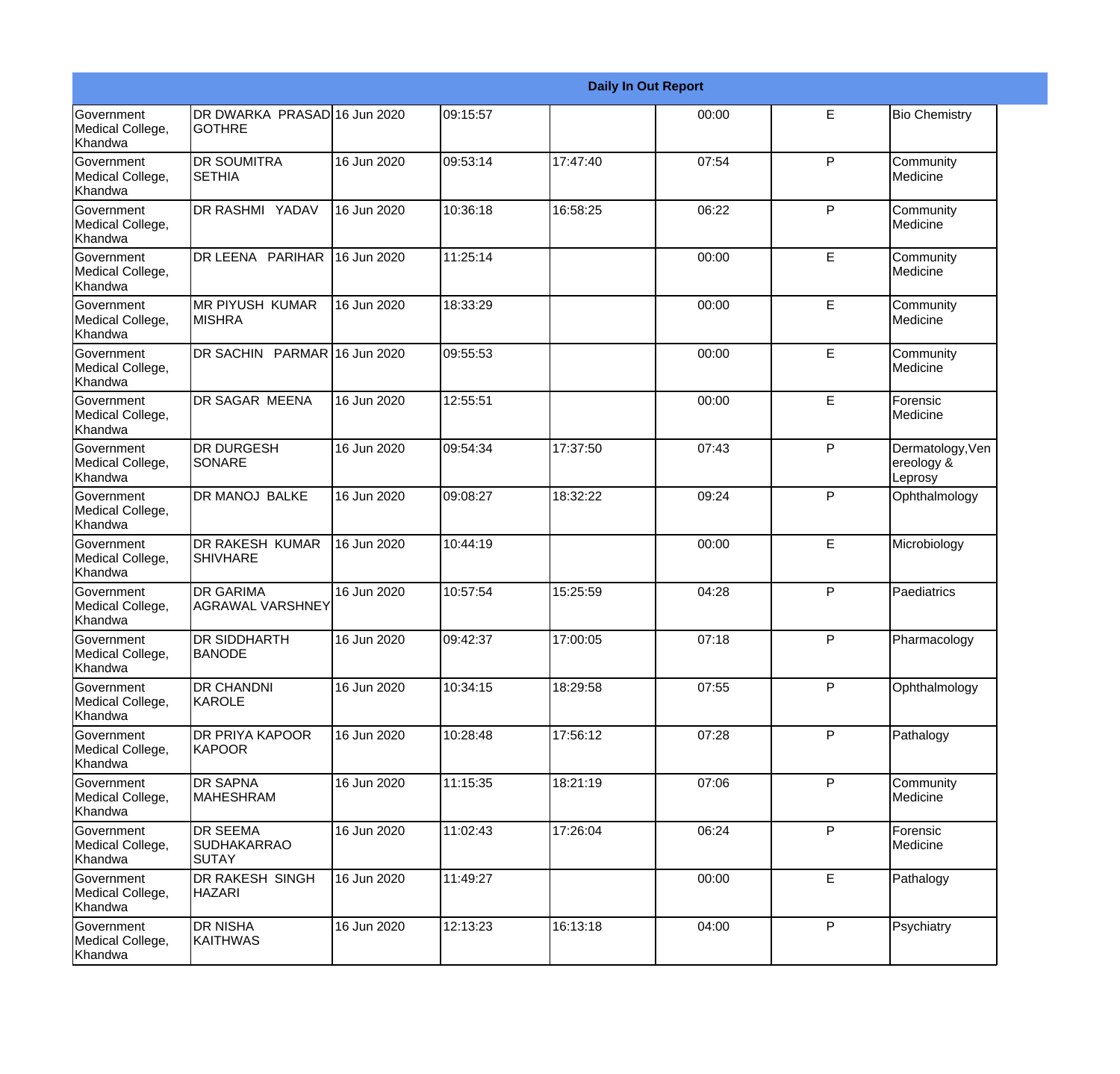| Demonstrator/Tutor Non Clinical    |               |
|------------------------------------|---------------|
|                                    |               |
| Assistant Professor Para Clinical  |               |
| Assistant Professor Para Clinical  |               |
|                                    |               |
| Assistant Professor Para Clinical  |               |
| Statistician                       | Para Clinical |
|                                    |               |
| Assistant Professor Para Clinical  |               |
| Demonstrator/Tutor Para Clinical   |               |
|                                    |               |
| Assistant Professor Clinical       |               |
| Assistant Professor Clinical       |               |
|                                    |               |
| Demonstrator/Tutor Para Clinical   |               |
| Associate Professor Clinical       |               |
|                                    |               |
| Associate Professor Para Clinical  |               |
| Assistant Professor Clinical       |               |
|                                    |               |
| Demonstrator/Tutor   Para Clinical |               |
|                                    |               |
| Associate Professor Para Clinical  |               |
| Professor                          | Para Clinical |
|                                    |               |
| Professor                          | Para Clinical |
| Assistant Professor Clinical       |               |
|                                    |               |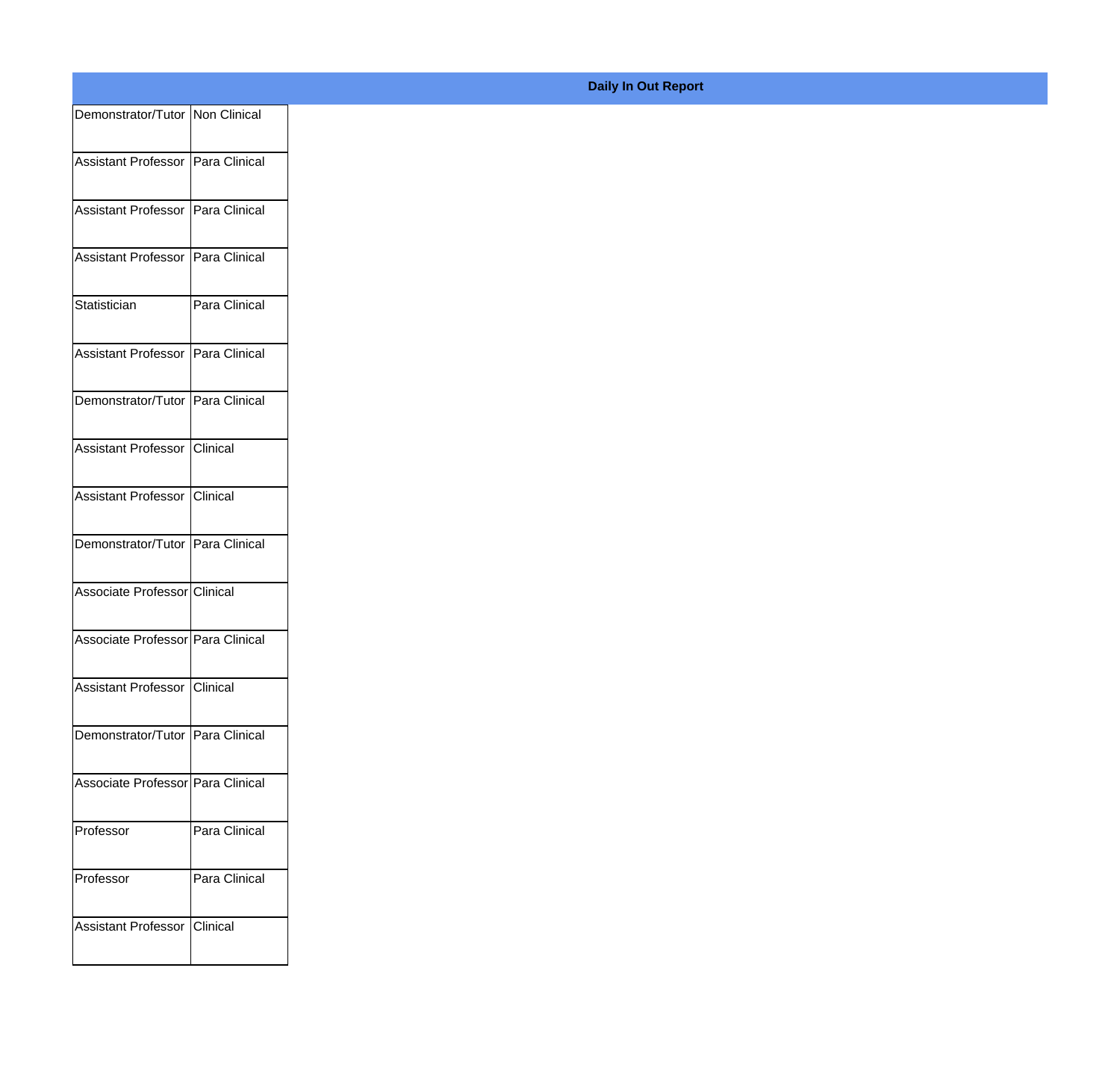|                                                  |                                              |             |          |          | <b>Daily In Out Report</b> |              |                             |
|--------------------------------------------------|----------------------------------------------|-------------|----------|----------|----------------------------|--------------|-----------------------------|
| Government<br>Medical College,<br>Khandwa        | <b>DR ANANT</b><br><b>TUKARAM PAWAR</b>      | 16 Jun 2020 | 10:31:52 |          | 00:00                      | E            | Community<br>Medicine       |
| Government<br>Medical College,<br>Khandwa        | DR SHAIKH M.KHALIQ 16 Jun 2020               |             | 10:47:39 |          | 00:00                      | E            | <b>Bio Chemistry</b>        |
| <b>Government</b><br>Medical College,<br>Khandwa | <b>DR MAHENDRA</b><br>PANWAR                 | 16 Jun 2020 | 09:36:03 |          | 00:00                      | E            | Orthopaedics                |
| Government<br>Medical College,<br>Khandwa        | DR AJAY GANGJI                               | 16 Jun 2020 | 12:13:08 |          | 00:00                      | E            | <b>General Surgery</b>      |
| Government<br>Medical College,<br>Khandwa        | <b>DR SITARAM</b><br><b>SOLANKI</b>          | 16 Jun 2020 | 09:47:34 | 16:24:53 | 06:37                      | $\mathsf{P}$ | Forensic<br>Medicine        |
| Government<br>Medical College,<br>Khandwa        | <b>DR ARUN KUMAR</b><br>PARGI                | 16 Jun 2020 | 10:08:04 |          | 00:00                      | E            | <b>General Surgery</b>      |
| <b>Government</b><br>Medical College,<br>Khandwa | <b>DR SANGEETA</b><br><b>CHINCHOLE</b>       | 16 Jun 2020 | 10:38:30 |          | 00:00                      | E            | Physiology                  |
| Government<br>Medical College,<br>Khandwa        | DR NEERAJ KUMAR                              | 16 Jun 2020 | 08:52:52 |          | 00:00                      | E            | Dentisry                    |
| Government<br>Medical College,<br>Khandwa        | DR VIJAY NAYAK                               | 16 Jun 2020 | 11:28:13 |          | 00:00                      | E            | Anatomy                     |
| Government<br>Medical College,<br>Khandwa        | DR SUNIL BAJOLIYA                            | 16 Jun 2020 | 15:07:44 |          | 00:00                      | E            | OTO-Rhiono-<br>Laryngology  |
| <b>Government</b><br>Medical College,<br>Khandwa | DR NISHA MANDLOI<br>PANWAR                   | 16 Jun 2020 | 09:38:58 | 16:19:09 | 06:41                      | P            | Obstetrics &<br>Gynaecology |
| Government<br>Medical College,<br>Khandwa        | <b>DR SATISH</b><br><b>CHANDEL</b>           | 16 Jun 2020 | 10:27:46 |          | 00:00                      | E            | Pharmacology                |
| Government<br>Medical College,<br>Khandwa        | <b>DR JITENDRA</b><br><b>AHIRWAR</b>         | 16 Jun 2020 | 16:59:57 | 17:00:07 | 00:01                      | P            | Pathalogy                   |
| Government<br>Medical College,<br>Khandwa        | <b>DR MUKTESHWARI</b><br><b>GUPTA</b>        | 16 Jun 2020 | 10:29:16 | 16:42:28 | 06:13                      | P            | Pharmacology                |
| Government<br>Medical College,<br>Khandwa        | DR YASHPAL RAY                               | 16 Jun 2020 | 09:26:03 |          | 00:00                      | E            | Anatomy                     |
| Government<br>Medical College,<br>Khandwa        | <b>DR SHAILENDRA</b><br><b>SINGH CHOUHAN</b> | 16 Jun 2020 | 10:42:40 |          | 00:00                      | E            | Orthopaedics                |
| Government<br>Medical College,<br>Khandwa        | MOHIT GARG                                   | 16 Jun 2020 | 10:02:17 |          | 00:00                      | $\mathsf E$  | <b>General Medicine</b>     |